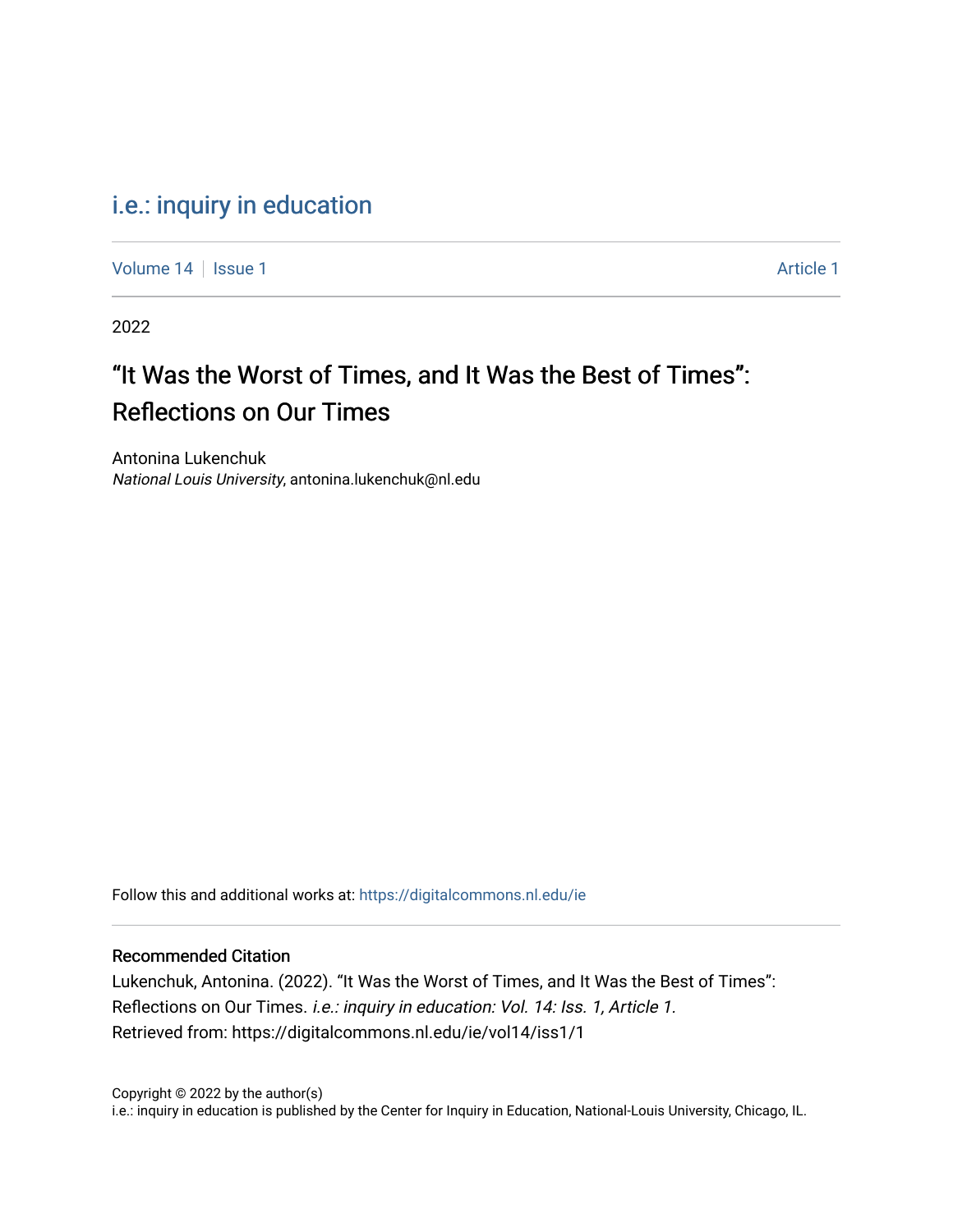# **"It Was the Worst of Times, It Was the Best of Times": Reflections on Our Times**

Antonina Lukenchuk

*National Louis University*

*I dedicate this editorial to all Ukrainian people fighting heroically against one of the greatest evils of the twenty-first century*—*the Russian invasion and its intentional genocide of the Ukrainian people* 

Since the inception of *i.e*. in 2010, a team of dedicated National College of Education (NCE) faculty and our colleagues from other universities have been working tirelessly to promote the journal and its mission and to sustain and enlarge its prominence among the contributing and reading audiences in this country and beyond its borders. Today, we are proud to report that *i.e*. stands firm on its grounds. We are a peerreviewed, ERIC-certified journal on par with other similar establishments. (Please visit our website: [https://digitalcommons.nl.edu/ie/.](https://digitalcommons.nl.edu/ie/))

Our editorial team is comprised of four dedicated and highly qualified professionals whose responsibilities include evaluating manuscripts and making decisions based on multiple reviews, improving criteria for evaluation, promoting our journal at professional conferences, and taking turns writing editorials, among a few others. We do not take time off in the "off season" (we publish twice a year, but we accept submissions on a rolling basis, which means that we work throughout the calendar year), and we do not ask for a reassigned time even when we are on sabbatical.

As editors, we take turns writing editorials, trying to make them appealing to our audiences in terms of our personal voices. Well, it is my turn to invite you on a reflective journey of our times building on a metaphor borrowed from *A Tale of Two Cities* by Charles Dickens (1859).

I must confess that writing this editorial was a challenge unlike any I've faced. This editorial went through at least 15 drafts. When writing it, I have been consistently experiencing bouts of "writer's block" that defied all possible reasonable explanations. I started writing it in early March, and no, I was not procrastinating. There were other forces at work that prevented me from completing the final draft of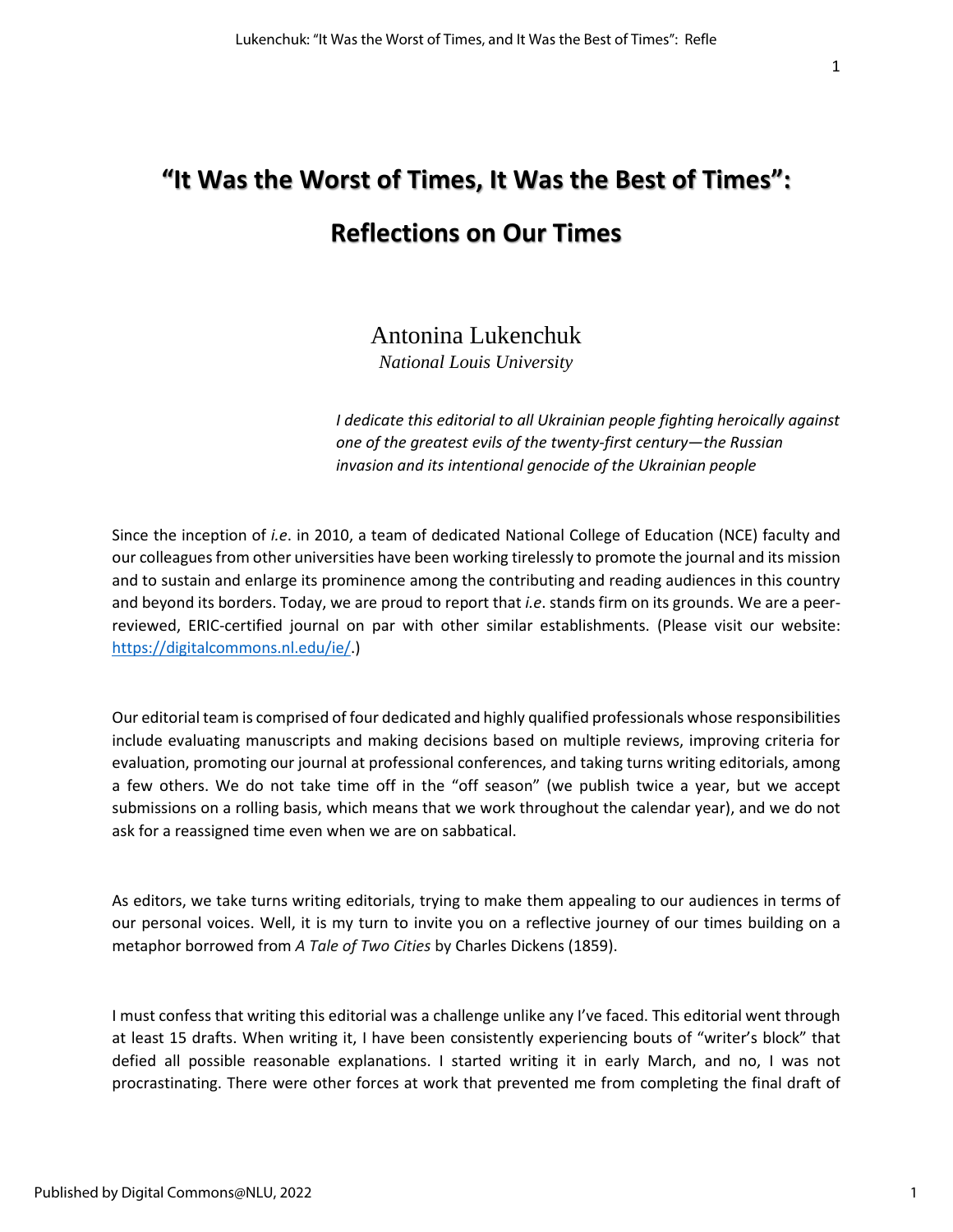this editorial on time. The reasons for that are yet to be examined in further studies … But suffice it to say, the editorial eventually came to fruition.

I give this personal disclosure in order to shed light on the issues discussed in this editorial, issues that I am discussing from my personal point of view. I am an American, and I am also a Ukrainian American. I am Ukrainian by origin. I came to the United States in 1994 to study at Northern Illinois University (NIU), where I received my advanced degrees in education. I have been a full-time faculty member at National Louis University (NLU) since 2004. I am a full tenured professor teaching graduate courses in educational foundations and research and supervising doctoral student research work, among other professional responsibilities. Mine has been, without any exaggeration, a very fulfilling career thus far. Alongside my professional life, I have always been free to celebrate who and what I am as a Ukrainian American in this country.

This is not to say that I did not experience freedom when living in Ukraine before I came to the United States. I grew up and was educated in Ukraine under relatively peaceful and favorable conditions, and I rejoiced at Ukraine's gaining independence in 1991. Yet it was the destiny of my parents that had weighed heavily on me since childhood. Both of my parents, ethnic Ukrainians, spent 10 years in gulag camps under Stalin's regime for unlawful and unjustified reasons, which has been the destiny of thousands of Ukrainians and people of other nationalities within the former USSR. I documented the history of my parents in my very first U.S. publication, "Maria's Story: Surviving Stalinist Gulag" (2001).

I often wonder whether there are events in our lives that propel us to undertake what we might not have otherwise considered doing. So, whether because of the destiny of my parents or not, I developed an interest in exploring issues of violence during my graduate studies at NIU. The September 11, 2001, terrorist attacks caught me when I was preparing to teach an undergraduate course in the historical foundations of the U.S. education system. I still remember the day leaving me—and the entire country paralyzed in disbelief and the horror of watching the two towers perishing in dust in front of our eyes … The event shook my personal world, and I dug deep into the literature on violence. I wrote papers and presented them at professional conferences. Hannah Arendt's works (e.g., 1970, 1994) struck a particularly strong chord with me. Arendt proclaimed the twentieth century as one in which violence became its common denominator …

On February 24, 2022, the Russian Federation declared its "special operation" to be launched in Ukraine. I wonder how contemporary philosophers of the caliber of Hannah Arendt will describe this "operation" in the history books? And I said to several people, I am glad my parents are no longer alive, for I cannot even imagine how they would react to what's going on in Ukraine these days …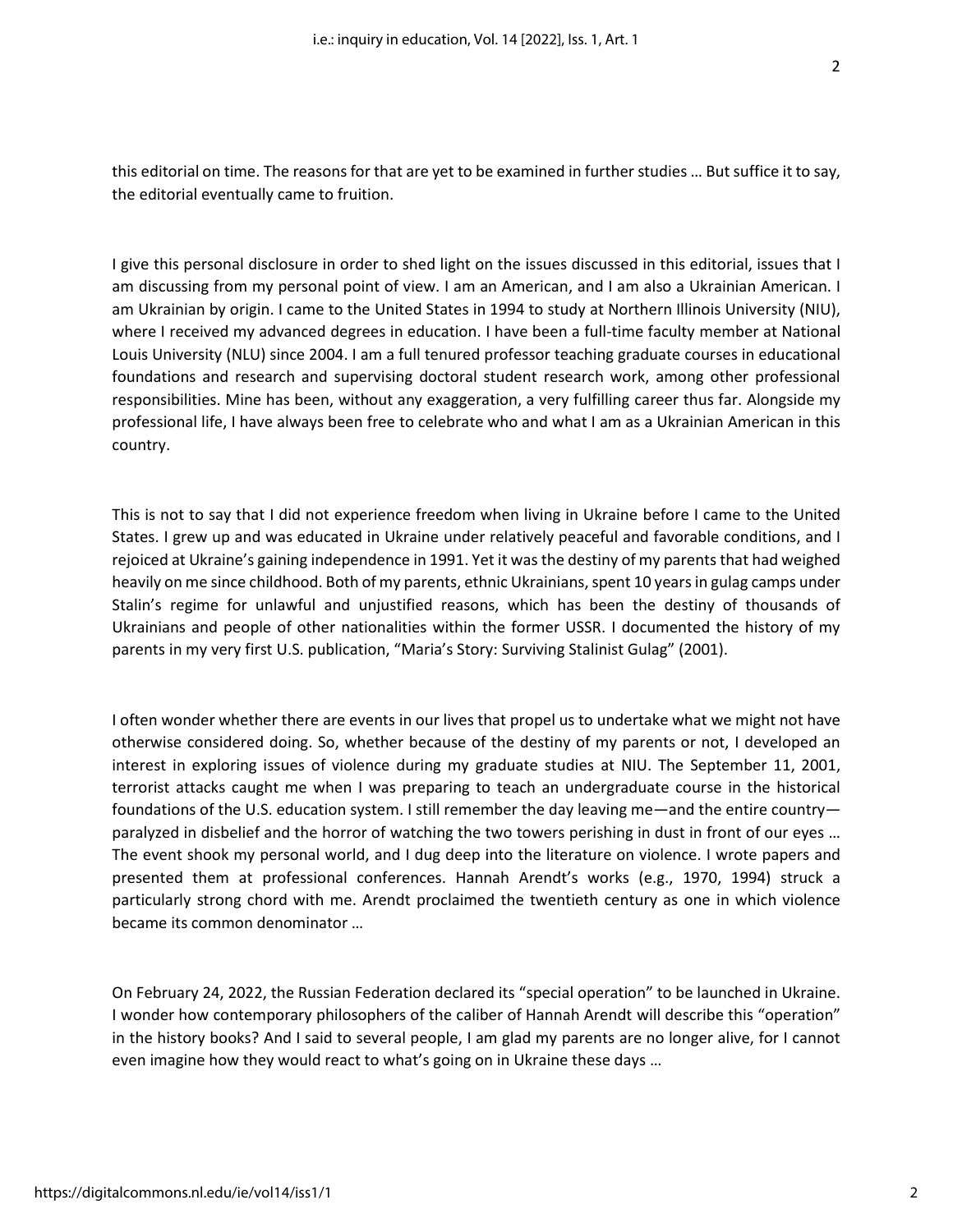#### *It Was the Worst of Times …*



The COVID-19 pandemic is, by far, a marker of our worst of times. To date, it has claimed more than a million American lives and over six million lives throughout the world. The consequences of the pandemic are unprecedented, and it seems we will be living with some of them for a while. We have survived major hits from the pandemic, and we are learning how to live with it because it does not seem to go away …

The last 18 months have been *the season of despair,* marked by at least 10 major conflicts in the world that have claimed the lives of thousands of people and wreaked havoc on enormous proportions that will probably take years to reconstruct. Afghanistan, Ethiopia, Haiti, Israel-Palestine, Myanmar, Ukraine, and Yemen are making an incomplete history of bloody conflicts raging in today's world …

For me, personally, the unjust and unprovoked war of Russia against Ukraine amounts to a brutal invasion on a sovereign nation and a blatant genocide of Ukrainians, and it should be condemned by all people and all nations. I know I live in safety in my "lullaby" Naperville location; missiles are not flying over my head every single day. And yet I cannot not watch the news from Ukraine every day. I cannot not think about the war, I cannot not think about my relatives and friends who live in Ukraine. My heart breaks into pieces whenever I watch an innocent child—or an adult, for that matter—killed by a Russian bomb …

Since February 24, I have stopped going out to social events, for no particular reason. I just don't feel like going out these days. I feel like I am mourning over the death of my mom all over again, even though she died several years ago. I cannot help grieving over the deaths of thousands of civilians—tortured, raped, and murdered by the Russian aggressors. I've forgotten how to "decompress." I cannot keep up with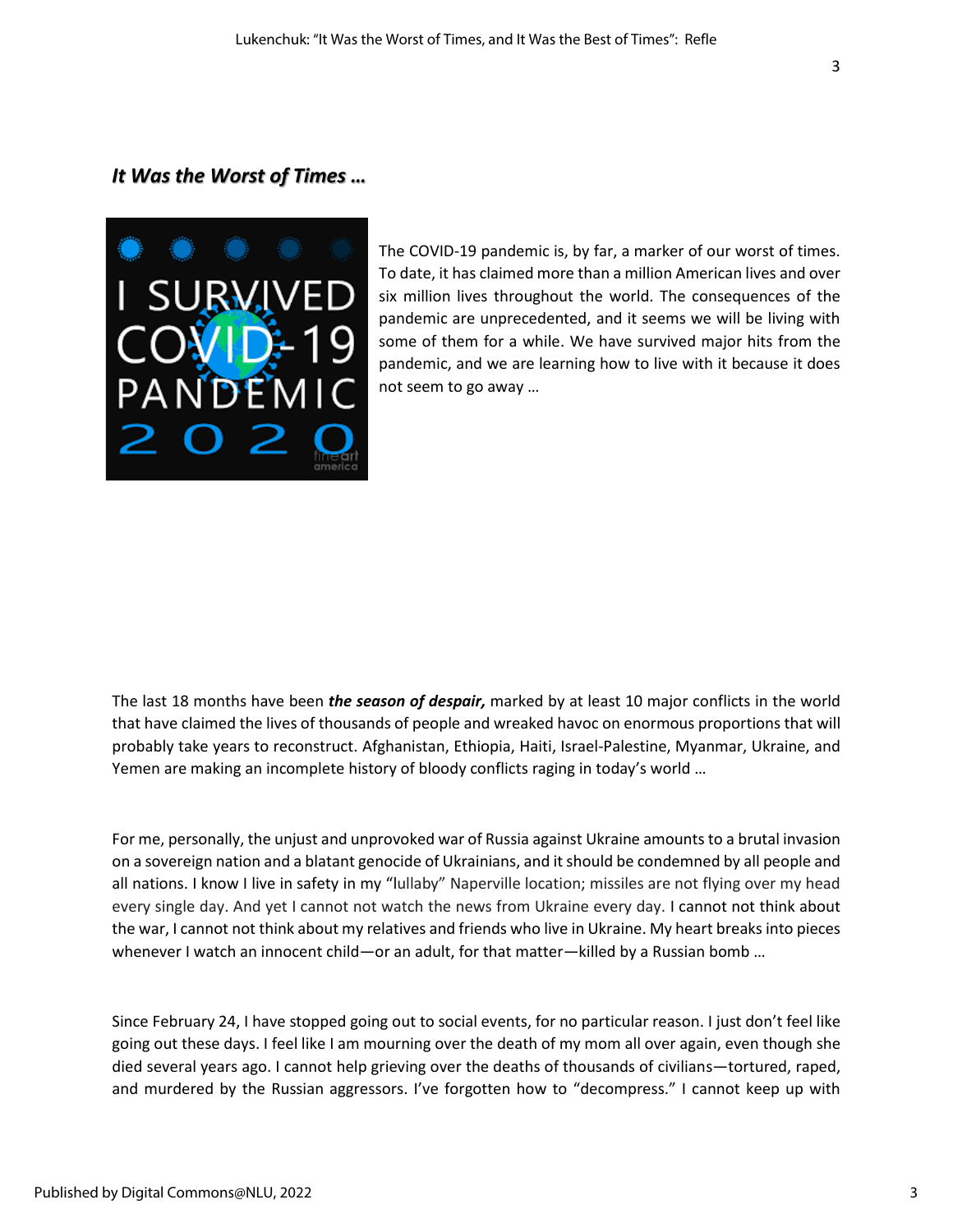"small talk" when I find myself in the company of strangers. I don't know how to respond to people politely when they ask me about how I am doing. I am ok and I am not. What can I say?

Fortunately, most of my relatives and friends live in western Ukraine, and they are relatively safe, for now. Yet Putin's bombs continue to drop—occasionally—in Lviv and other cities. *Is there a safe space anywhere in this world?* I wonder … I stay in touch with my relatives and friends via "Viber" or "WhatsApp," and our conversations are usually brief and to the point: "How are you?" "Well, still alive, you know."

Last year, I befriended several faculty and students from Kharkiv who participated in our joint (with NCE) conference and some of my doctoral seminars, right before the war. Kharkiv is the second largest city in Ukraine. I have never been there, but I found videos of Kharkiv's sightseeing destinations before the war. It is a magnificent and beautiful city, now half in ruins …

The tide of the war seems to be changing in favor of Ukrainian armed forces due to their extraordinarily courageous fighting together with military and humanitarian aid from the United States and other countries, but the horror and devastation of this war will be haunting Ukrainians for centuries …

Mariupol is the city that has attracted particular attention—in the most tragic sense of the word—these days because of the trapped-in Azovstal defenders of Ukraine. I have never been to Mariupol. Sightseeing videos shot before the war show a modern and vibrant city full of life. Here are pictures of it before the war and after: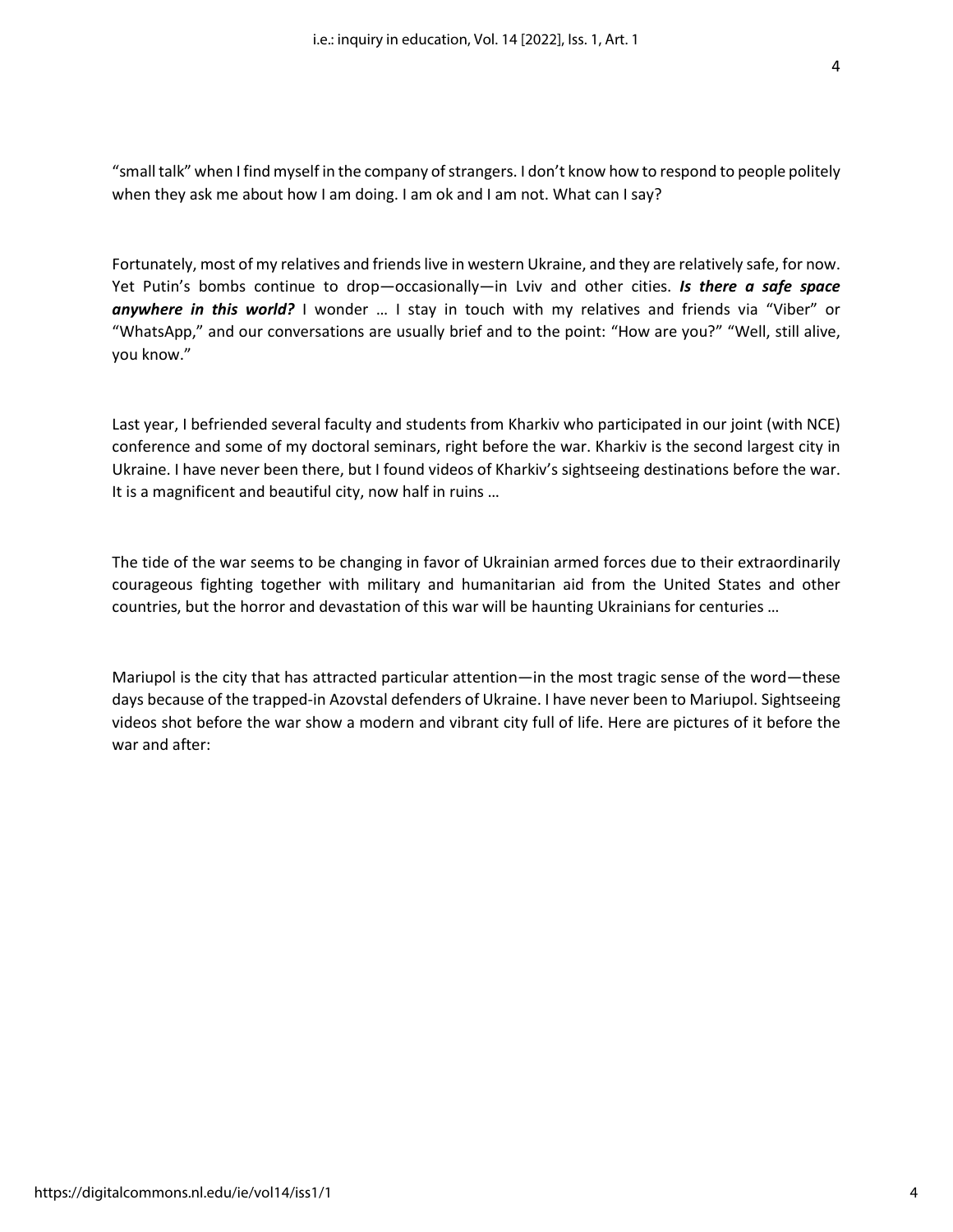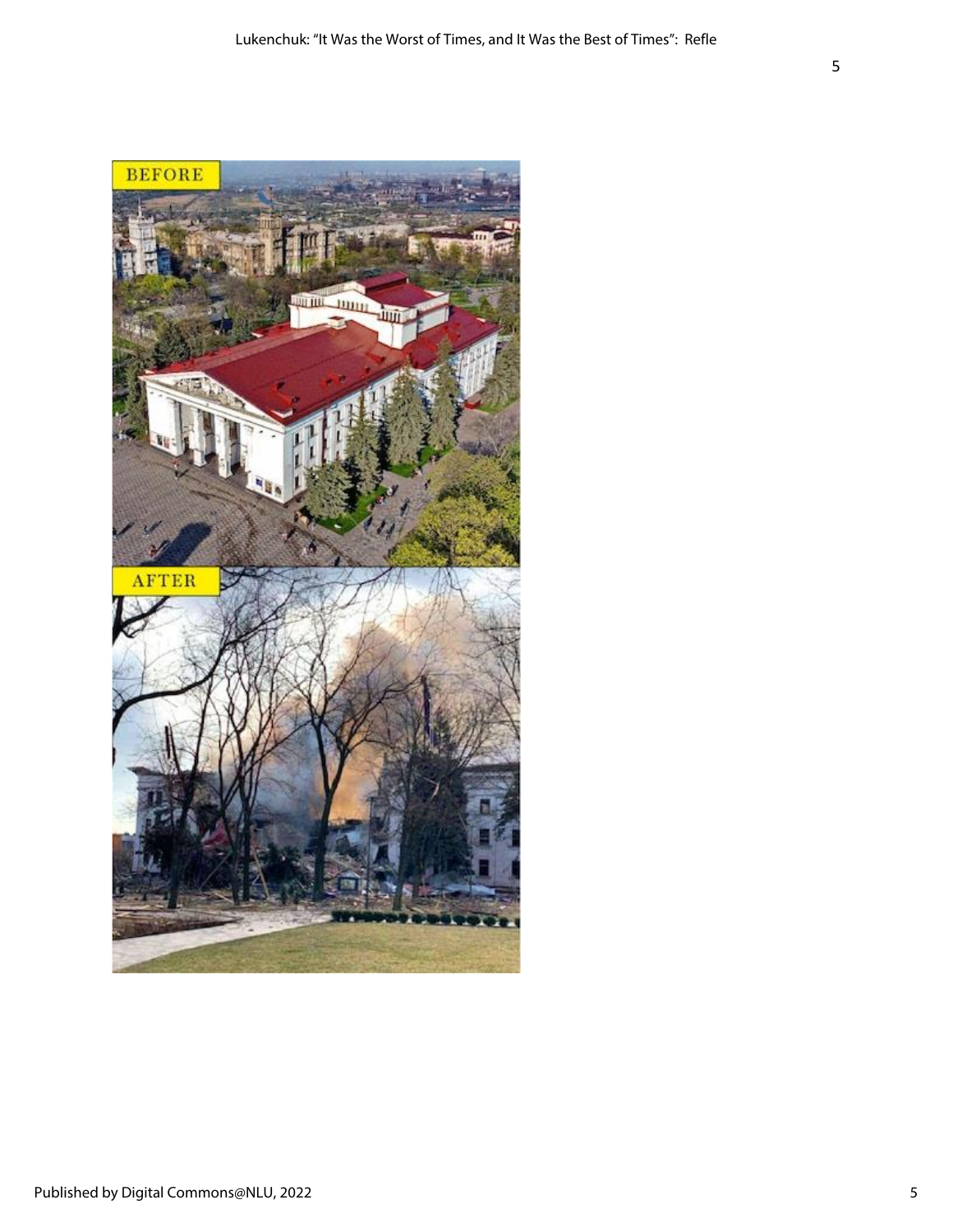## *It Was the Best of Times …*

Alas, we are learning how to live with the pandemic and not giving in to despair even in the worst of times … We are back to a new normal! NLU students and faculty are returning to campus for in-person sessions on all campuses—and it feels really good …



# *It Was the Spring of Hope*

Since 2006, Ukrainians have been organizing annual Spring Flower Expo events in Kyiv and other cities as one of the leading trade shows for the entire eastern European horti- and floricultural sector. With some hesitation about holding an exhibit this year, Ukrainians decided that the event could be uplifting in the difficult time of the war. Spring 2022 brings a new hope …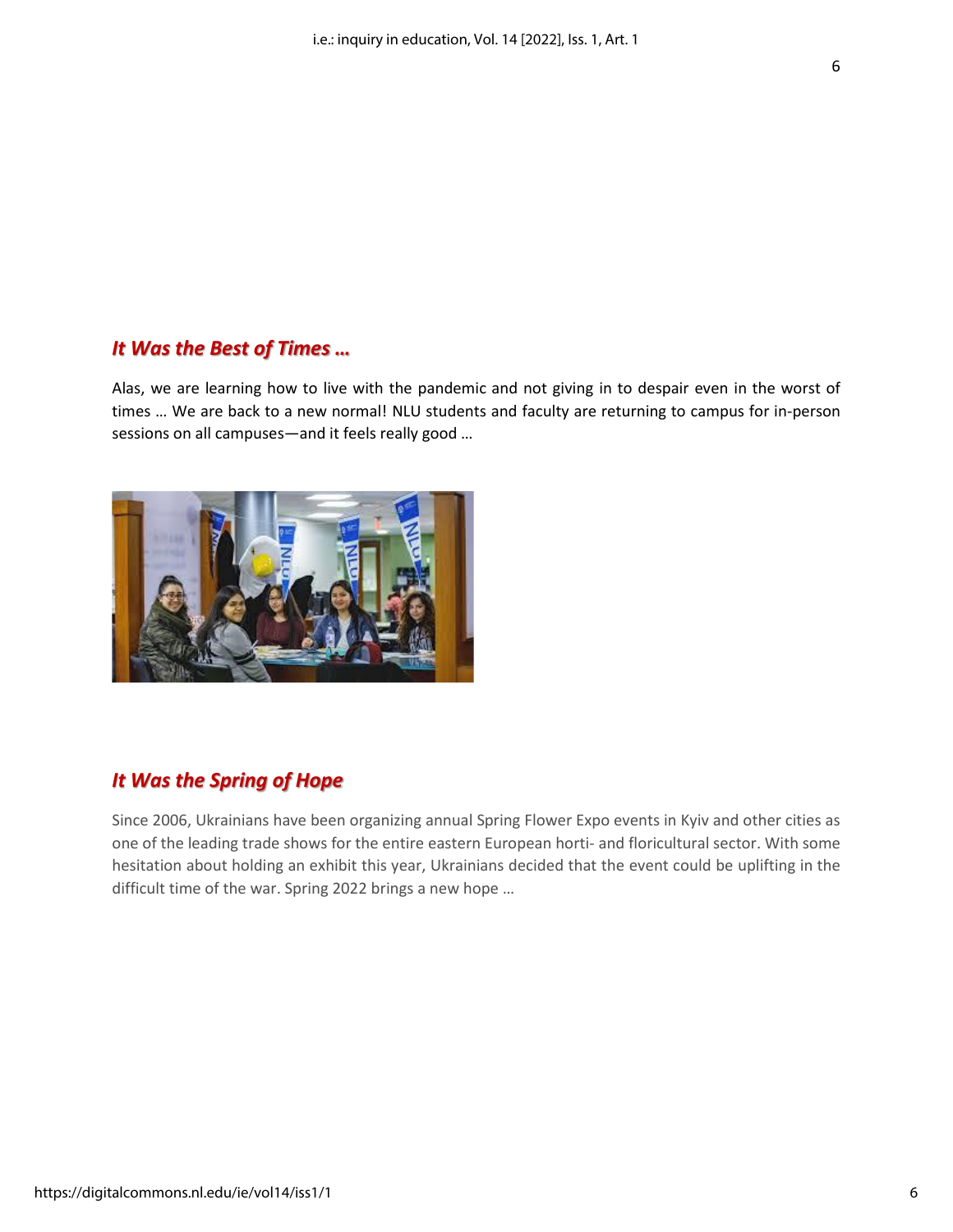

## *A Root of Life*

The 1995 American movie "A Walk in the Clouds" inspires my vision for *the best of our times.* This romantic drama directed by [Alfonso Arau](https://en.wikipedia.org/wiki/Alfonso_Arau) portrays the story of an American soldier, Paul Sutton (played by [Keanu Reeves\)](https://en.wikipedia.org/wiki/Keanu_Reeves), who returns home after World War II and finds himself in the unexpected circumstance of working for a family-owned vineyard. His becomes a story of moral testing as the major post-war life events in the family of the vineyard owners lead to their questioning his very character, only for him to prove them wrong. In the end, it is Paul who saves the vineyard from devastation after a fire. He finds the only surviving root of a grapevine and plants it as his own, thus starting his new life in his newly discovered family, who finally embrace him as their own. The vineyard survives. Life goes on. Life takes root even in the most devastated and scorched land … And this is and should be our hope even in the darkest of times.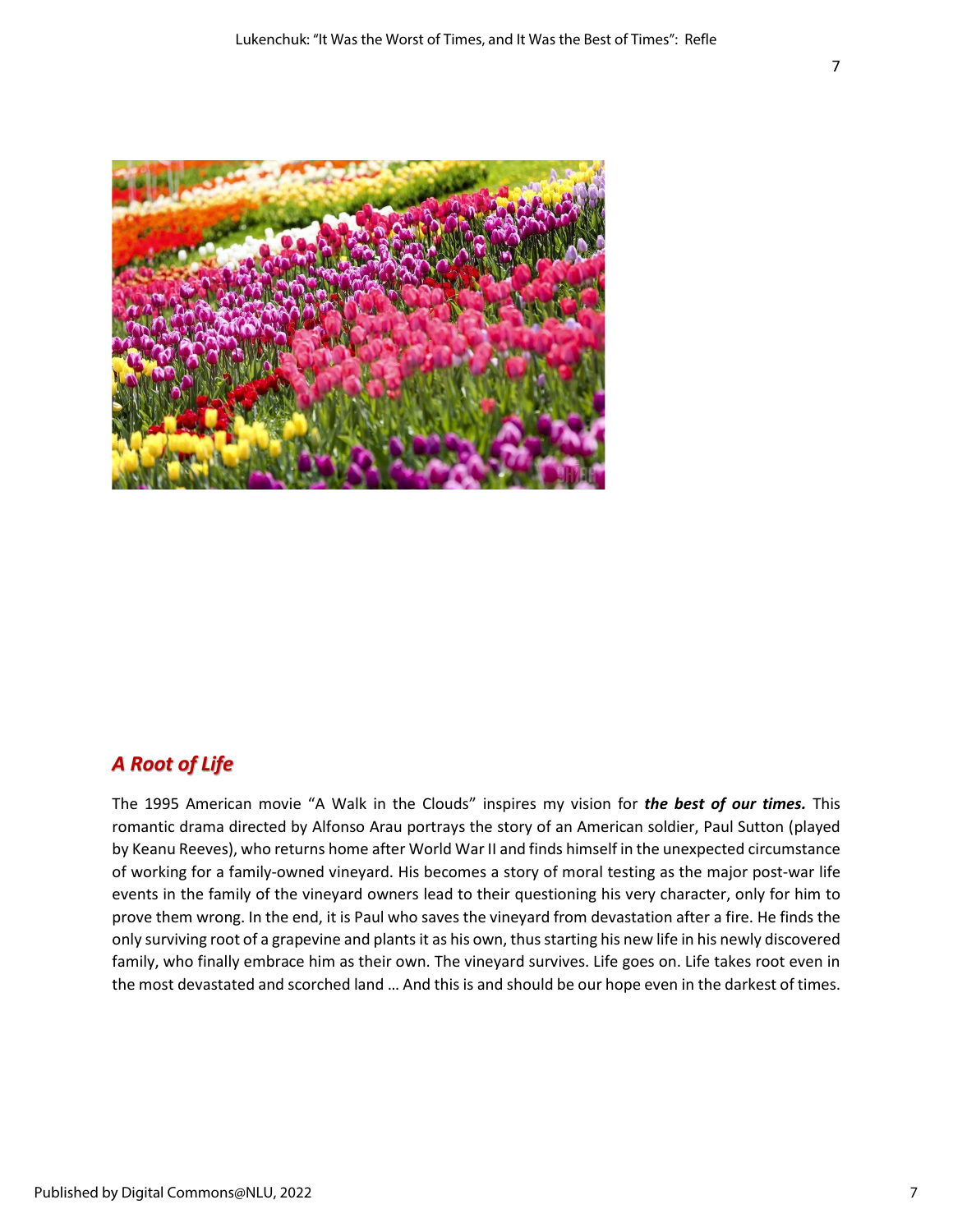

As far as *Inquiry in Education*, or as we lovingly call it, *i.e*., its fertile land continues to bear the fruit of the scholarly labor of a great variety of authors from the United States and beyond. Let me recount, in brief, the content of the articles published in this issue.

**Gonca Harman** ("Preservice Science Teachers' Favorite Scientists") presents a survey study of preservice teacher candidates trained at one of the state universities in Turkey to teach science at various grade levels. The focus of the study is on ways in which preservice teacher candidates select instructional materials based on their preference for specific scientists. The author highlights preference for Western male scientists as one of the findings of his study. Further, the author concludes that teacher preparation programs should consider more than one subject area (e.g., physics, chemistry, or biology) to better prepare the candidates in terms of content knowledge for science curriculum development.

A quantitative study, "Examining the Interplay Between English Language Teachers' Mindset and Researcher Self-Efficacy Beliefs in the Use of Action Research," by **Ilknur Eginli and Kenan Dikilitas**  advocates action research as an effective tool for preparing English language teachers during their graduate studies and professional careers. The authors employed the Teacher-Researcher Efficacy Beliefs Scale and the Dweck Mindset Instrument to identify the correlation between teachers' mindset and their self-efficacy beliefs. One of the major findings of this study was a significant impact of action research on teachers' researcher self-efficacy in their professional careers.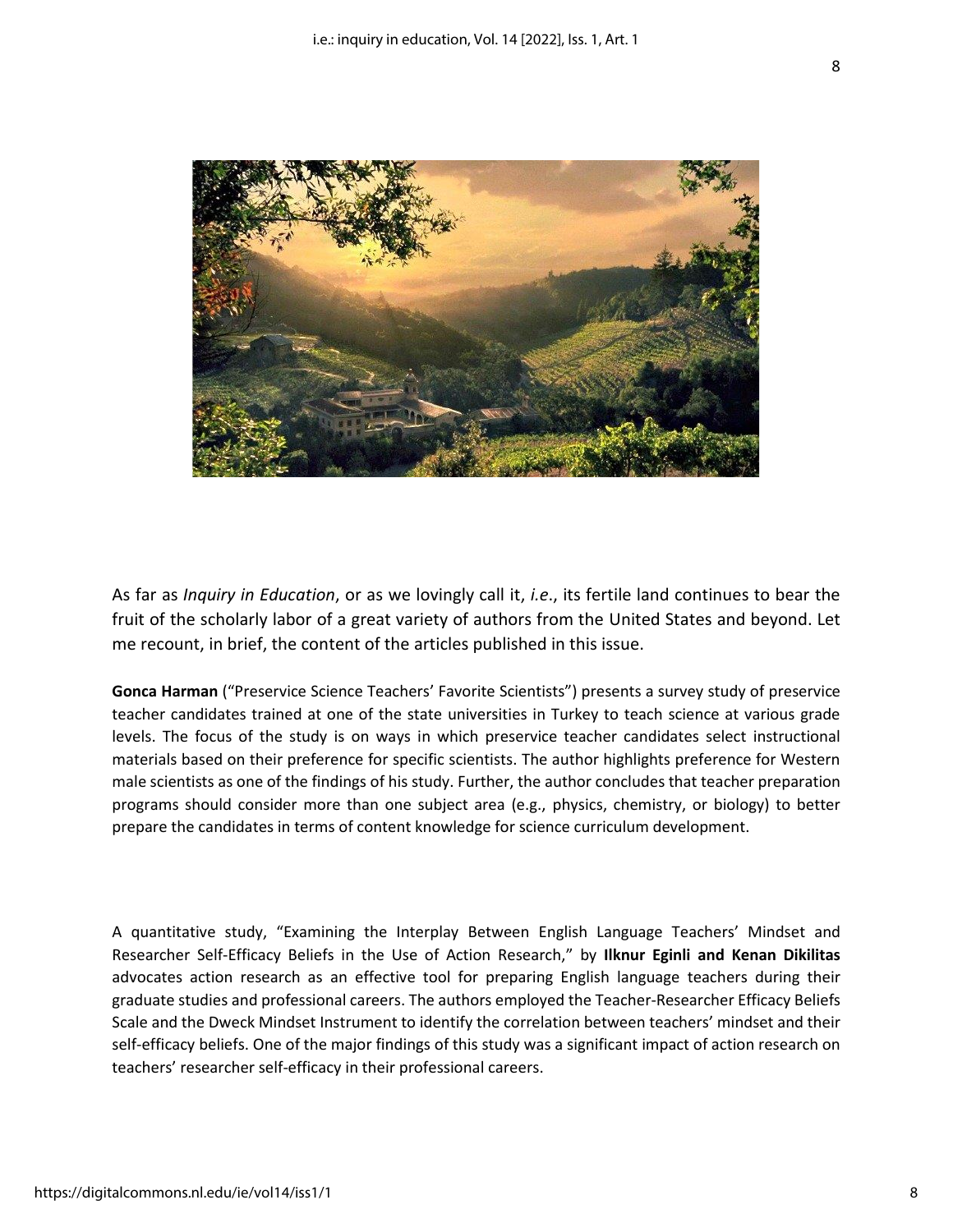In "Preservice Teachers' E-Learning Styles and Attitudes Toward E-Learning," **Gül Özüdoğru** investigates the correlation between teachers' learning styles and their attitudes toward e-learning during the COVID-19 pandemic in Turkey. The author used two instruments: the E-Learning Styles Scale that addresses several styles of learning (independent, social, audio-visual, active, verbal, logical, and intuitive) and The Attitude Scale that measures the tendency to use technology, satisfaction, motivation, and usability. Participants' gender, representative department, place of residence, and use of technology comprised the main demographic components. Participants scored highest on an independent learning style, as the major finding of this study affirms.

**Nazlıcan Durukan, Oktay Kızkapan, and Oktay Bektaş** explored metacognition in relation to the practice of teaching science in Turkey **(**"Metacognition-Enhancing Strategies in Science Classrooms: Science Teachers' Practices"). The authors employed a qualitative case study to determine whether metacognition plays a role in teachers' instructional practices overall, and specifically, in whether they take into account their students' voices and self-reflection. The results of their study underscore deliberate planning practices, motivating students to ask questions and evaluate their learning experiences, among other effective instructional strategies.

In "The Impact of Organizational Climate on Organizational Creativity in Educational Institutions," **Suzan Canli and Yalçın Özdemir** invite readers to explore creativity in its application to organizational change in secondary education institutions in Turkey. The authors employed correlational analysis to determine the impact of organizational climate on organizational creativity based on the perceptions of teachers in secondary education institutions. The implications of this study are intended to contribute to the development of administrative planning and policies.

**Chet Nath Panta and Bal Chandra Luitel (**"Reconciling Critical Consciousness and Spirituality in Educational Leadership") draw readers' attention to questions fairly rarely addressed in the current context of educational research and scholarship. The authors bring forth a compelling scholarly discussion on the matters of critical spirituality and its potential for social transformation in general and particularly in educational leadership.

The qualitative case study by **İlhan İlter and Gökhan Izgar** ("Elementary School Teachers' Experiences of Distance Education During the COVID-19 Pandemic in Turkey") adds to a growing body of recent studies dealing with the COVID-19 pandemic and its consequences for education in the United States and globally. In the case of this particular study, the authors investigated teachers' experiences of distance education during the COVID-19 pandemic in Turkey. The results of this study amplify the expediency with which teachers responded to the challenges of the pandemic in terms of mastering various distance learning platforms and delivery modalities, improving their ability to learning new technologies quickly, and dealing with a variety of issues while adjusting to the pandemic's realties.